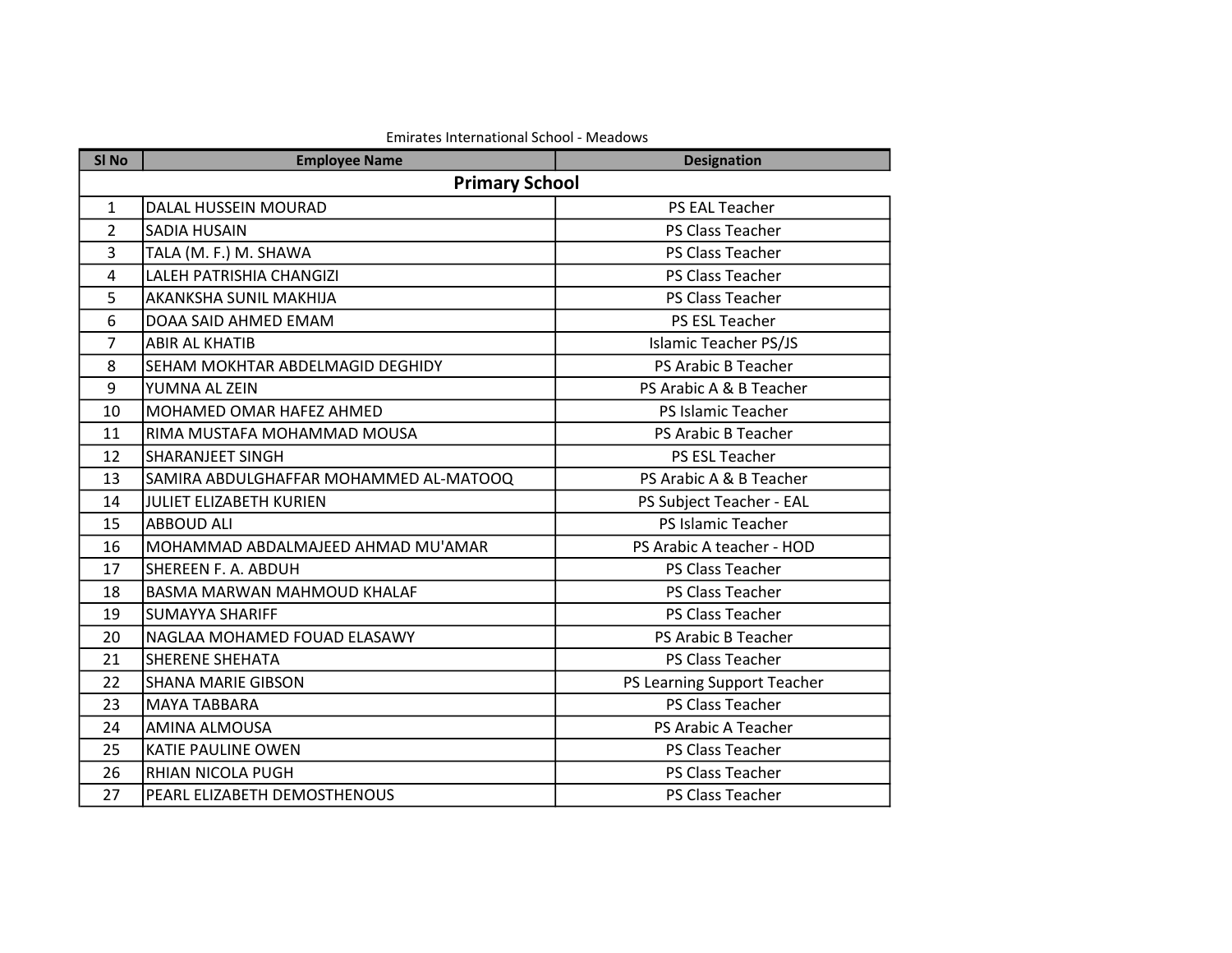| 28 | <b>KAREN MARIE CURRAN</b>            | PS Class Teacher        |
|----|--------------------------------------|-------------------------|
| 29 | <b>CRYSTAL HUIA BROWN</b>            | <b>PS Class Teacher</b> |
| 30 | <b>SHARON GOODWIN</b>                | <b>PS Class Teacher</b> |
| 31 | <b>BETHANY MCTEIGUE</b>              | PS Class Teacher        |
| 32 | <b>LUCY GALES</b>                    | PS Class Teacher        |
| 33 | KATIE ELIZABETH FLANAGAN             | PS Class Teacher        |
| 34 | <b>KAREN LEANNE CLARKE</b>           | PS Class Teacher        |
| 35 | FRANCES MARY SUSAN MCLAUGHLIN        | PS Class Teacher        |
| 36 | <b>ASHLEY JAYNE KENNEDY</b>          | <b>EY Coordinator</b>   |
| 37 | KATHERINE KLARE LAMBROU              | PS Class Teacher        |
| 38 | AASHNA VERMA AHUJA                   | PS Class Teacher        |
| 39 | <b>NOUR ALOBAID ALSULAIMAN</b>       | PS Arabic A Teacher     |
| 40 | RABIHA GHADADI                       | PS Arabic A Teacher     |
| 41 | <b>KAVYA RACHAEL GOJER</b>           | PS Class Teacher        |
| 42 | <b>ABIGAIL MCMANUS</b>               | PS Class Teacher        |
| 43 | HALA GERGES EL KHOURY                | PS French Teacher       |
| 44 | REBECCA ANNE GRIFFITH                | <b>PS Class Teacher</b> |
| 45 | ASMAA SHAABAN ALY ELHENDY            | PS Arabic B Teacher     |
| 46 | EMMA ASAD QURESHI                    | PS Class Teacher        |
| 47 | <b>SAHAR USMAN</b>                   | <b>PS Class Teacher</b> |
| 48 | <b>RUBA EL AMOUD</b>                 | PS Class Teacher        |
| 49 | <b>AISHA GORI OMAR</b>               | PS Class Teacher        |
| 50 | ABDELRAHMAN AHMED YASSIN             | PS Islamic B Teacher    |
| 51 | <b>ELIZABETH MAY GREEN</b>           | PS Class Teacher        |
| 52 | SIMA BASIM YOUSEF AKKAWI             | <b>PS Class Teacher</b> |
| 53 | KATIE MARIE MCAULIFFE                | PS Class Teacher        |
| 54 | NIAMH CATHERINE GORMLEY              | PS Class Teacher        |
| 55 | <b>LISA MOLEY</b>                    | <b>SEN Coordinator</b>  |
| 56 | <b>NATALIE BRIDGES</b>               | PS PYP Coordinator      |
| 57 | Khandice Stephanie Antoinette Taylor | PS Class Teacher        |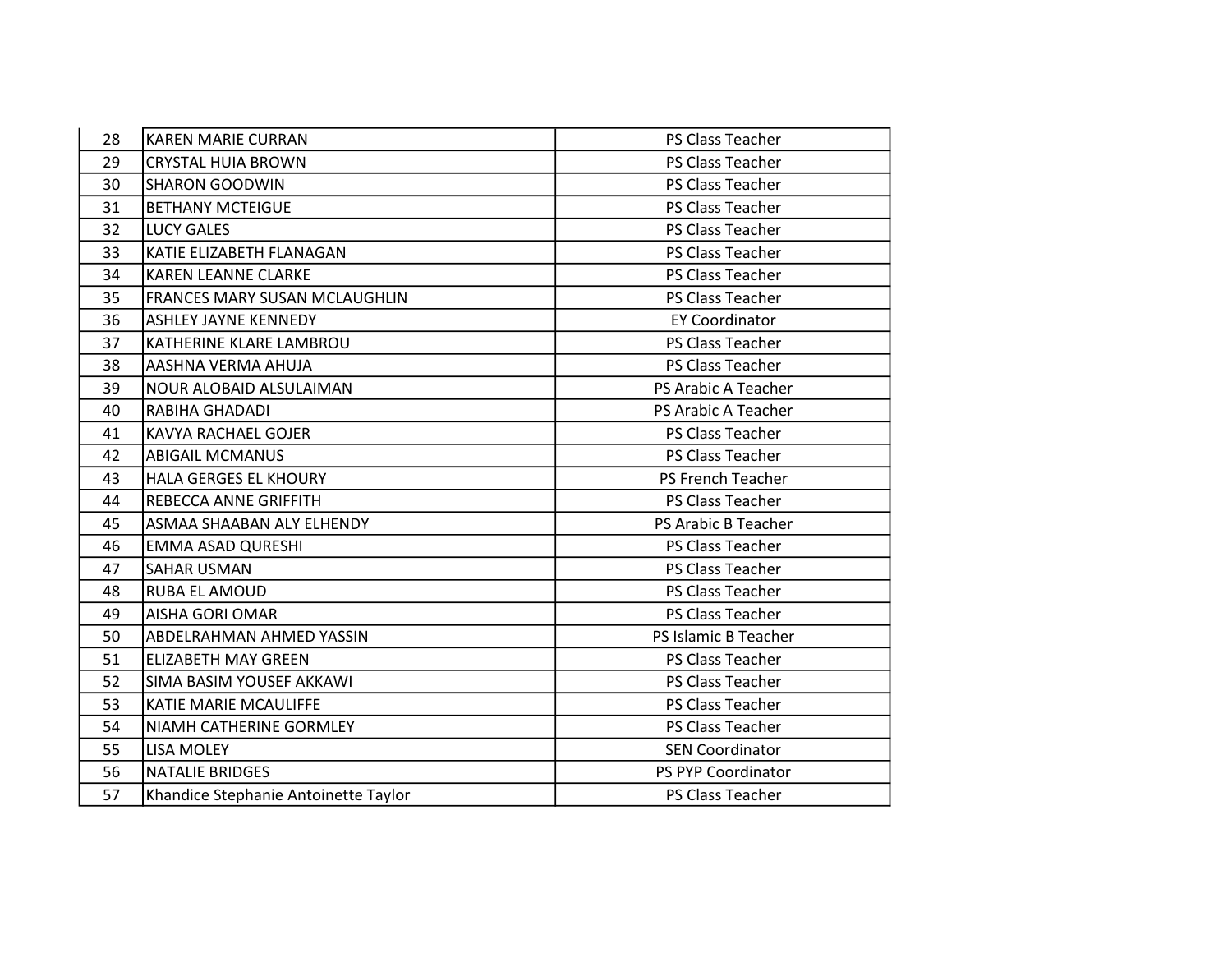| 58 | Sumatee Sahni                      | <b>School Counsellor</b>         |
|----|------------------------------------|----------------------------------|
| 59 | Mandy Anne Croke                   | PS Class Teacher                 |
| 60 | Sarah Gouda                        | PS Class Teacher                 |
| 61 | <b>ELAINE MARY LARKIN</b>          | PS Class Teacher                 |
| 62 | Evan Symone Johnson                | PS Class Teacher                 |
| 63 | Mary Tarek Fahim Estafan           | PS Class Teacher                 |
| 64 | Jessica Beulah Hitchman            | PS Class Teacher                 |
| 65 | Rachel Nungari Njoroge             | PS Class Teacher                 |
| 66 | Saleha Ali                         | PS Class Teacher                 |
| 67 | Orla Cookman                       | PS Class Teacher                 |
| 68 | Aisling Siobhan Mulcair            | PS Class Teacher                 |
| 69 | Beth Hodgkinson                    | PS Class Teacher                 |
| 70 | Kimberley Eve Venske               | PS Class Teacher                 |
| 71 | <b>Philip Edward Betts</b>         | PS PE Teacher                    |
| 72 | <b>Grace Sorrel Bowmaker</b>       | PS Class Teacher                 |
| 73 | <b>Katrina Oakes</b>               | PS Class Teacher                 |
| 74 | Leanne Catherine Mc Caughey        | PS Class Teacher                 |
| 75 | Alysha Vera Kwak Frampton Clements | <b>PS PE Teacher</b>             |
| 76 | Dorette - Marie Verwey             | PS Music Teacher                 |
| 77 | Tomas Whitney                      | PS Class Teacher                 |
| 78 | Azziara Basit                      | PS Class Teacher                 |
| 79 | Eoin Philip Mc Intyre              | <b>PS Class Teacher</b>          |
| 80 | Wesam Hassan Hamza Hassan Aly      | Head of Arabic & Islamic Studies |
| 81 | CHELSEA CHLOE LEIGH WESTERN        | PS PE Teacher                    |
| 82 | LEANE DANIELLE ROLLASON            | PS Class Teacher                 |
| 83 | <b>TYREE LAMAR SIMMONS</b>         | <b>Assistant Head - Pastoral</b> |
|    |                                    |                                  |

| <b>High School</b>         |                             |
|----------------------------|-----------------------------|
| JJALEH KABGANIAN           | <b>Chemistry Teacher-HS</b> |
| LAILA ASA'D SAIED ABDALLAH | <b>HS Arabic B Teacher</b>  |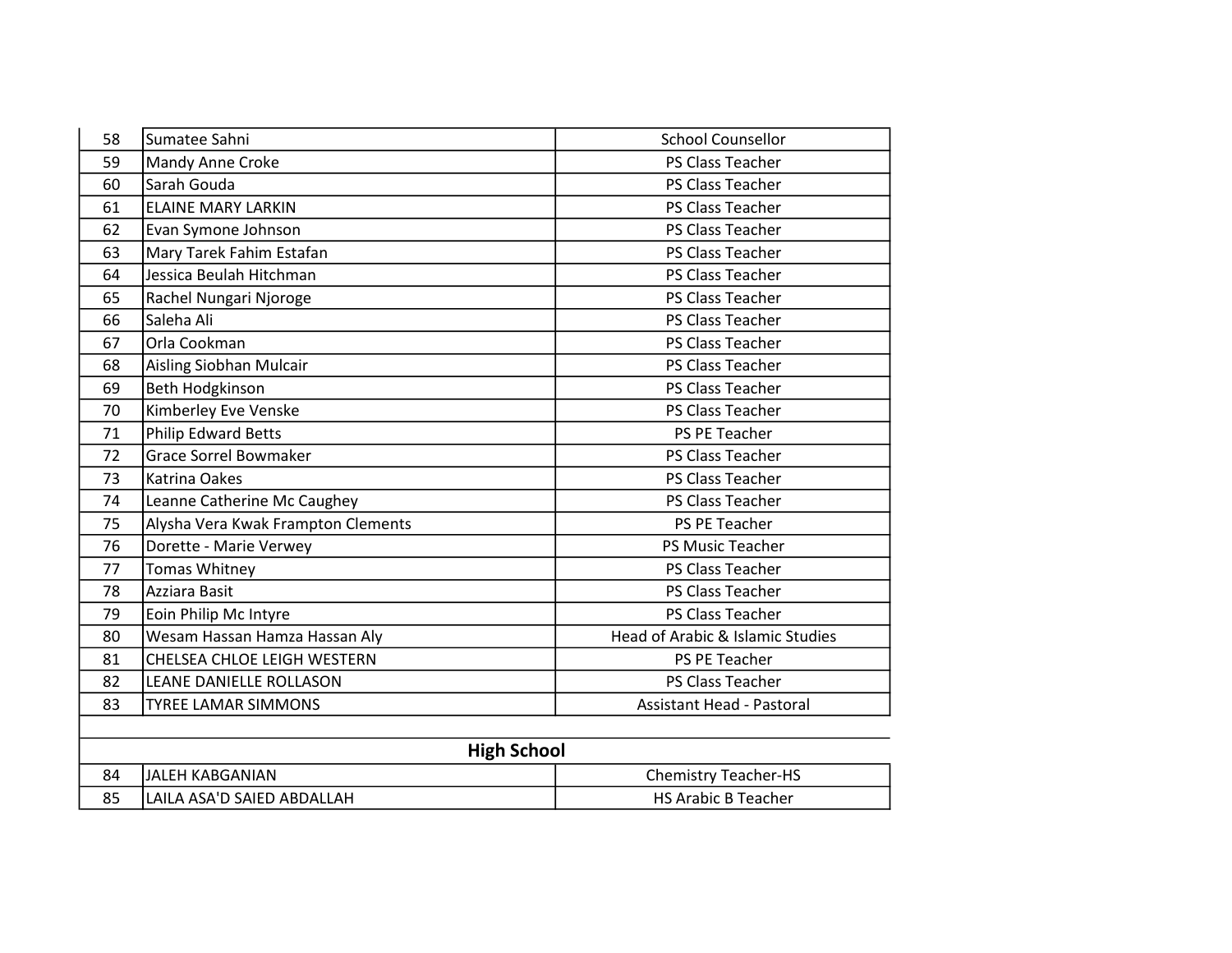| 86  | <b>NAIMA DJOUZI</b>                     | French Teacher - HS                        |
|-----|-----------------------------------------|--------------------------------------------|
| 87  | GHADA ABDELFATAH MOHAMED ELSAYED GHANEM | <b>Maths Teacher HS</b>                    |
| 88  | <b>FARDOOS NAGI</b>                     | HS Arabic B Teacher - HOD                  |
| 89  | NABEEL M ABED ASAAD                     | <b>HS Maths Teacher</b>                    |
| 90  | THERESE ANN SCHMIDT                     | <b>Business Studies-IB</b>                 |
| 91  | DAVID ANDREW MILLAR SMITH               | <b>Business Teacher-HS</b>                 |
| 92  | WASFI MOHAMMED HASSAN BANISALMAN        | <b>HS Arabic A Teacher</b>                 |
| 93  | FATHI MOHAMED MOUSTAFA ELAYYOUTI        | HS Subject Teacher - Islamic A             |
| 94  | SIVAKUMAR CARANI BALARAMAN              | <b>HS Subject Teacher Physics</b>          |
| 95  | NISAR AHMED KHAN                        | <b>HS HOD Islamic Studies</b>              |
| 96  | <b>NAVEED AHMAD QURESHI</b>             | HS Subject Teacher -Islamic                |
| 97  | <b>ADRIAN JOHN BROCKLEHURST</b>         | HS PE Teacher - Assistant Head of Pastoral |
| 98  | <b>JONATHAN JAMES HAYES</b>             | HS Subject Teacher - English               |
| 99  | THOMAS JOSEPH BRODERICK                 | <b>HS English Teacher</b>                  |
| 100 | JOHANNES CHRISTIAAN BRAND               | HS Music teacher - Head of Performing Arts |
| 101 | <b>SULAIMAN MUWANIKA</b>                | <b>HS ICT Teacher</b>                      |
| 102 | MOHAMED MAGDY ISMAIL ABBAS              | <b>HS Arabic A</b>                         |
| 103 | <b>SARAH MURPHY</b>                     | <b>HS History Teacher</b>                  |
| 104 | RAWL ABO TORABY                         | HS Arabic A Teacher - HOD                  |
| 105 | Colin Donald Hedivan                    | <b>HS Drama Teacher</b>                    |
| 106 | OPHELIE AUDREY EMILIE SMITH             | HS Subject Teacher - French                |
| 107 | <b>TARA EILEEN KENNEDY</b>              | HS English Teacher                         |
| 108 | <b>SARA JOY ALBERT</b>                  | HS English Teacher                         |
| 109 | NABILA SAID HAMDAOUI                    | <b>HS MFL Teacher</b>                      |
| 110 | <b>SARAH ROBSON</b>                     | HS Humanities/MYP Coordinator              |
| 111 | <b>CHRISTOPHER VAZQUEZ</b>              | <b>HS Science Teacher</b>                  |
| 112 | <b>SINEAD CLARKE</b>                    | <b>HS Science Teacher</b>                  |
| 113 | <b>IRAM SADIA</b>                       | <b>HS Humanities Teacher</b>               |
| 114 | JADE LEAH KEWLEY                        | <b>HS PE Teacher</b>                       |
| 115 | <b>EOGHAN PETER RYAN</b>                | <b>HS Maths Teacher</b>                    |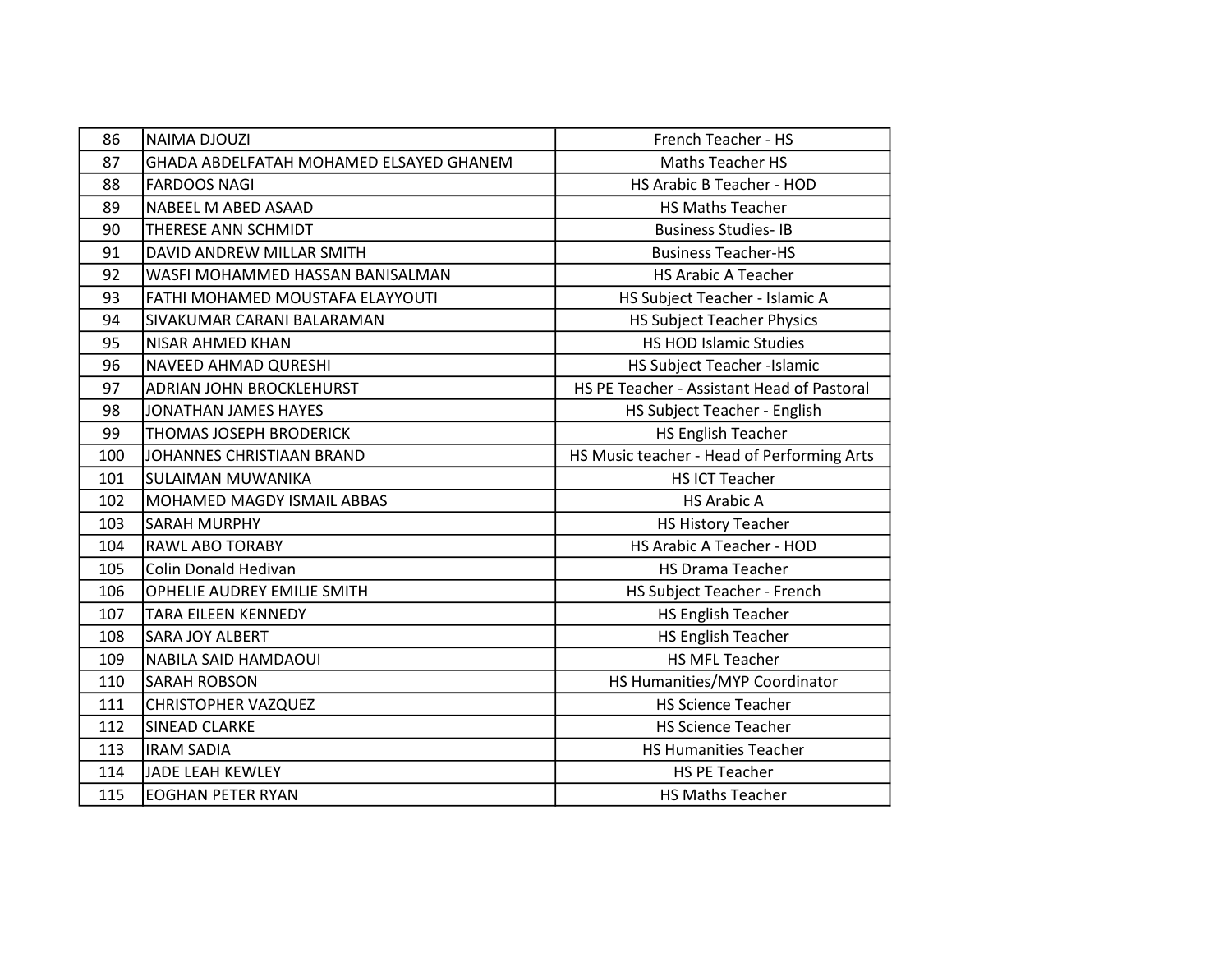| 116 | RHYS ALEXANDER HIGGINS           | <b>HS English Teacher</b>     |
|-----|----------------------------------|-------------------------------|
| 117 | <b>TANYA MARIA IRVINE</b>        | <b>HS PE Teacher</b>          |
| 118 | DIMA WASEF SABRI ABU FARHA       | <b>HS SEN Teacher</b>         |
| 119 | <b>DARAKSHAN INAM</b>            | <b>HS English Teacher</b>     |
| 120 | YUSRA MAHMOUD TAHOUN             | <b>HS Arabic B Teacher</b>    |
| 121 | ELENA TIFFANY SMYRNIOTIS         | <b>HS Art Teacher</b>         |
| 122 | RASHA FAISAL KHASAWNEH           | <b>HS Arabic B Teacher</b>    |
| 123 | RICHARD GARETH JONES             | <b>HS Maths Teacher</b>       |
| 124 | Elizabeth Maria Ueckermann       | <b>HS Science Teacher</b>     |
| 125 | Romana Chohan                    | <b>HS Science Teacher</b>     |
| 126 | Joanne Marie Branicki-Tolchard   | DP Coordinator                |
| 127 | Jonathan Winter Barrett          | <b>HS Music Teacher</b>       |
| 128 | Maria Teresa Lucas Munoz         | HS MFL Teacher - Spanish      |
| 129 | Cormac James OShea               | <b>HS Maths Teacher</b>       |
| 130 | <b>Helen Rachel Ellis</b>        | Careers & Guidance Counsellor |
| 131 | <b>Claire Michelle Miller</b>    | <b>HS History Teacher</b>     |
| 132 | Alan Jones                       | <b>HS Science Teacher</b>     |
| 133 | Sinai Lopez                      | <b>HS Arts Teacher</b>        |
| 134 | Shane Killoran                   | <b>HS Mathematics Teacher</b> |
| 135 | Beryl Claudia Anne Huet          | <b>HS SEN Coordinator</b>     |
| 136 | Maura Gibbons                    | <b>HS Science Teacher</b>     |
| 137 | Emel Amy Punar                   | <b>HS Geography Teacher</b>   |
| 138 | Andrew Diaa Shawky Mikhail       | HS Maths & Science Teacher    |
| 139 | Pauric John Ryan                 | <b>HS English Teacher</b>     |
| 140 | Gilles Georges Balandier         | HS French & Spanish Teacher   |
| 141 | Murray John Mcculloch            | <b>HS PE Teacher</b>          |
| 142 | Chelsey Marie Young              | <b>HS English Teacher</b>     |
| 143 | <b>LIAM BRAD HILTON</b>          | <b>HS Geography Teacher</b>   |
| 144 | <b>EAMON PATRICK PRENDIVILLE</b> | <b>HS Mathematics Teacher</b> |
| 145 | <b>JAFFARY LUBA</b>              | <b>HS ICT Teacher</b>         |